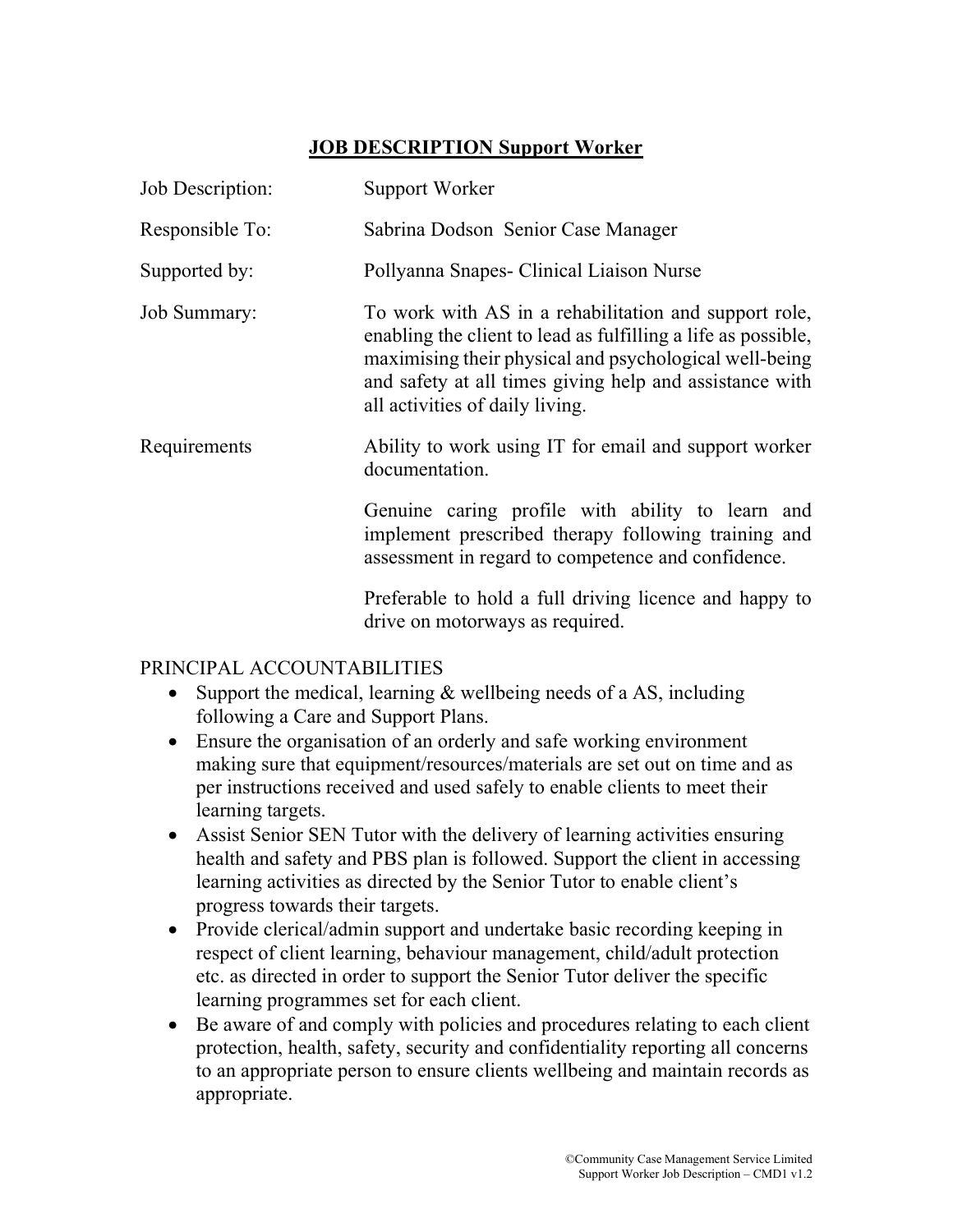- Contribute to the overall work/aims of the residential placement and appreciation of others in working within a support role.
- Undertake training and other learning activities and attend relevant meetings as required to ensure own continuing professional development.
- To manage behaviour of individual client in accordance with the behaviour policy or individual behaviour programmes/pastoral support plan.
- To support SEN Team in problem solving to adapt strategies/programmes/Care Plans.

## Key Goals:

- (1) To work with a Neuro Psychologist implementing taught strategies to increase functioning and manage memory, cognitive problems any difficult behaviours. Refer to Neuro Psychologist's PBS plan, goals and strategies for management.
- (2) Generally, to work on an activity programme of support to include a range of activities. To support recommendations made by the Senior Tutor and treating therapists.
- (3) To escort AS to therapy sessions and for outings, and to drive her on outings (provided that you have supplied adequate insurance documents) It is a requirement that you are able to drive and hold a valid licence at all times. Holidays will be by arrangement.
- (4) Enable AS to make choices and decisions whenever possible.
- (5) Read and keep updated with all CCMS policies and procedures

## Aids to Daily Living: Ξ

- i) Report any hazards or health and safety concerns as soon as possible.
- ii) Take AS shopping, outings etc.
- iii) Support AS with making informed decisions such as daily tasks to work on, which outings or any tasks or topics deemed to be within AS capabilities following assessment by treating Neuropsychologist.